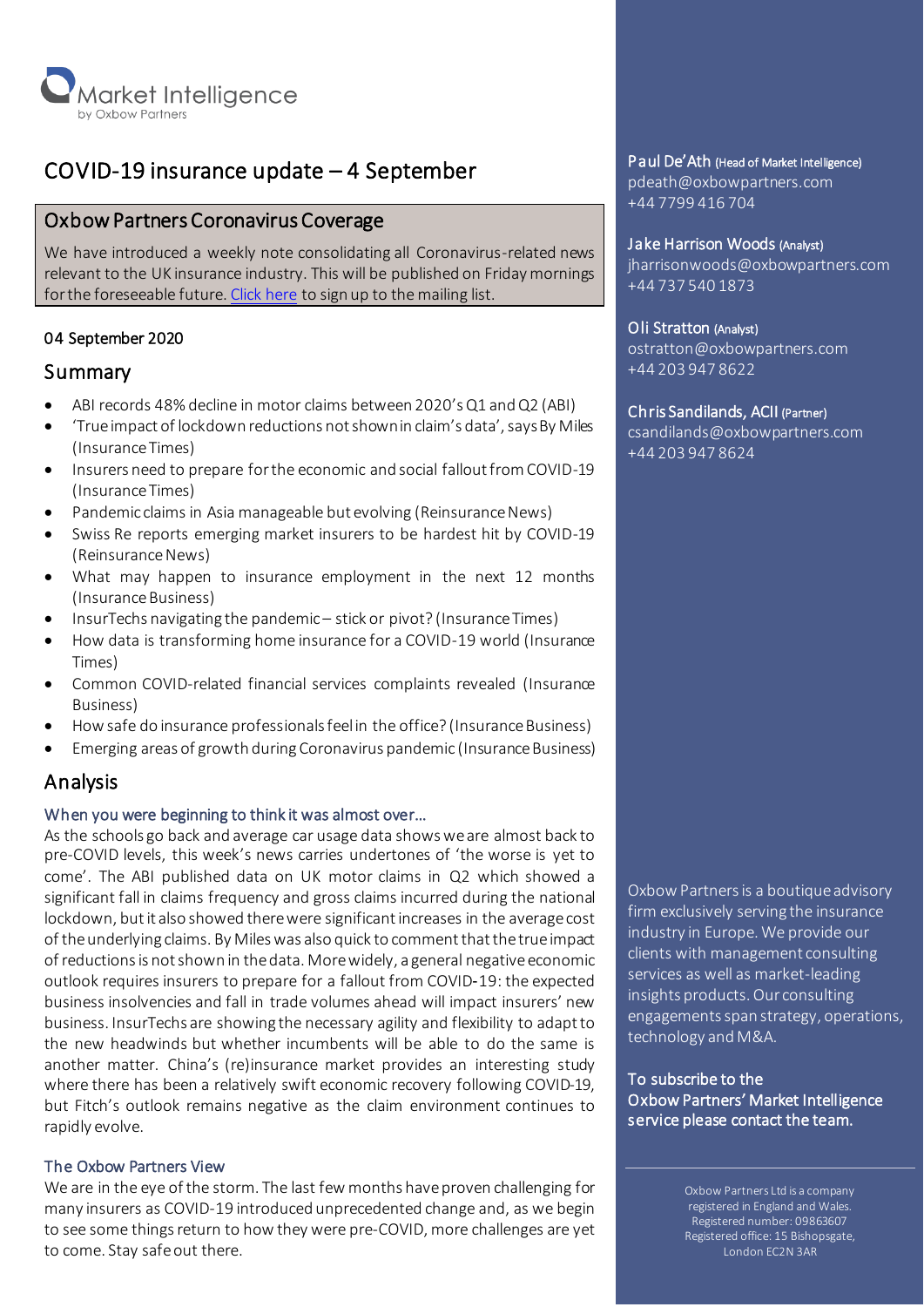

# ABI records 48% decline in motor claims between 2020's Q1 and Q2 (ABI)

The number of motor insurance claims notified to insurers in the second quarter of the year fell significantly . The fall largely reflected the lockdown period, when far fewer vehicle journeys were made. Claim payouts during the period, while also down, fell at a lower rate. The value of claims settled in the period fell 5% on the previous quarter at £2.1bn. The value of the average claim paid jumped 27% on the previous quarter to £4,600.

#### [Read more](https://www.abi.org.uk/news/news-articles/2020/09/motor-claims-fell-significantly-in-q2/)

# 'True impact of lockdown reductions not shown in claim's data', says By Miles (Insurance Times)

Pay-per-mile insurtech, By Miles, has pointed out the ABI's new quarterly motor claims data does not demonstrate the true impact of lockdown reductions in claims. Despite the non-proportional drop in claims frequency and claims paid, the insurtech says the delay in claims notified and claims settled means, of the £2.1bn in claims paid out over lockdown, only a small proportion was for claims made during lockdown. This implies we are to expect a drop in claims paid in the coming quarters if insurers are passing on the benefits of the reduced claims environmentto consumers

#### [Read more](https://www.insurancetimes.co.uk/news/true-impact-of-lockdown-reductions-not-shown-in-abis-claims-data-says-by-miles/1434360.article)

#### Insurers need to prepare for the economic and social fallout from COVID-19 (Insurance Times)

Barring a second wave, the UK appears to be coming out the other side of COVID-19 pandemic, but the worst of the economic impact could be still to come. Trade credit insurer, Euler Hermes, predicts that global GDP will contract by 4.7% in 2020, followed by growth of 4.8% in 2021. Global insolvencies are expected to increase by more than a third by 2021 and global trade volumes to contract by 15% by the end of 2020. This is bad news for insurers, with fewer businesses comes less volume growth and less business means less scope for increased levels of insurance.

#### [Read more](https://www.insurancetimes.co.uk/analysis/briefing-insurers-need-to-prepare-for-the-economic-and-social-fallout-from-covid-19/1434385.article)

#### Pandemic claims in Asia manageable but evolving (Reinsurance News)

According to rating agency Fitch, Asian reinsurers' losses during the Coronavirus have thus far been on a manageable scale due the tight measures taken to slow the spread of the virus and reinsurers entering the crisis well-capitalised. Fitch has revised its outlook for the region from stable to negative in both life and non-life (re)insurance. However, the agency expects pandemic-related claims to be contained partly due to public medical cover shouldering the major burden of treatment costs. Moreover, business interruption claims are expected to be low as products in China generally contain exclusion clauses for epidemics.

#### [Read more](https://www.reinsurancene.ws/asia-pandemic-claims-manageable-but-evolving-fitch/)

#### Swiss Re reports emerging market insurers to be hardest hit by COVID-19 (Reinsurance News)

It is estimated that insurers will be hit with a 3.6%pt impact on premium growth in each of 2020 and 2021, while China's insurance market is expected to have an average premium growth of 7% over 2020-2021. However, in a recent report it's predicted China and the rest of emerging Asia is expected to be resilient, other regions are expecting deep recessions and labour market deterioration to affect demand for life insurance, resulting in large declines in premiums ev en in major economies such as Brazil, Mexico, Turkey and South Africa. Life business lines will be more affected than non-life business in emerging markets during the COVID-19 pandemic with growth expected to stagnate in 2020 before recovering to growth in 2021.

#### [Read more](https://www.reinsurancene.ws/emerging-market-insurers-to-be-hardest-hit-by-covid-19-swiss-re/)